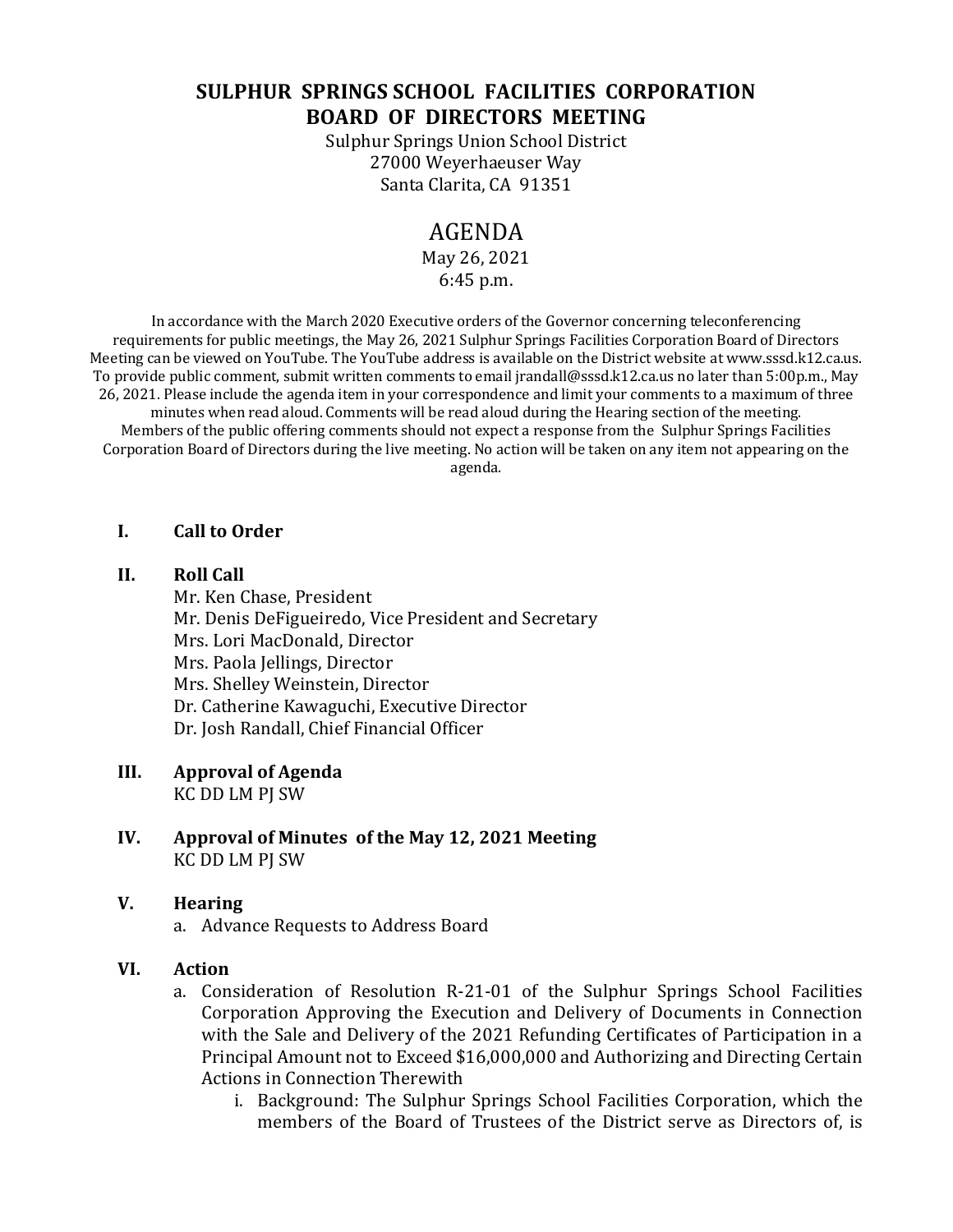authorized to serve as counter-party to the lease documents in connection with the issuance of the District's 2021 Refunding Certificates of Participation. Forms of the financing agreements listed above are approved in their form by the Corporation.

KC, DD, LM, PJ, SW

**VII. Adjournment**

KC, DD, LM, PJ, SW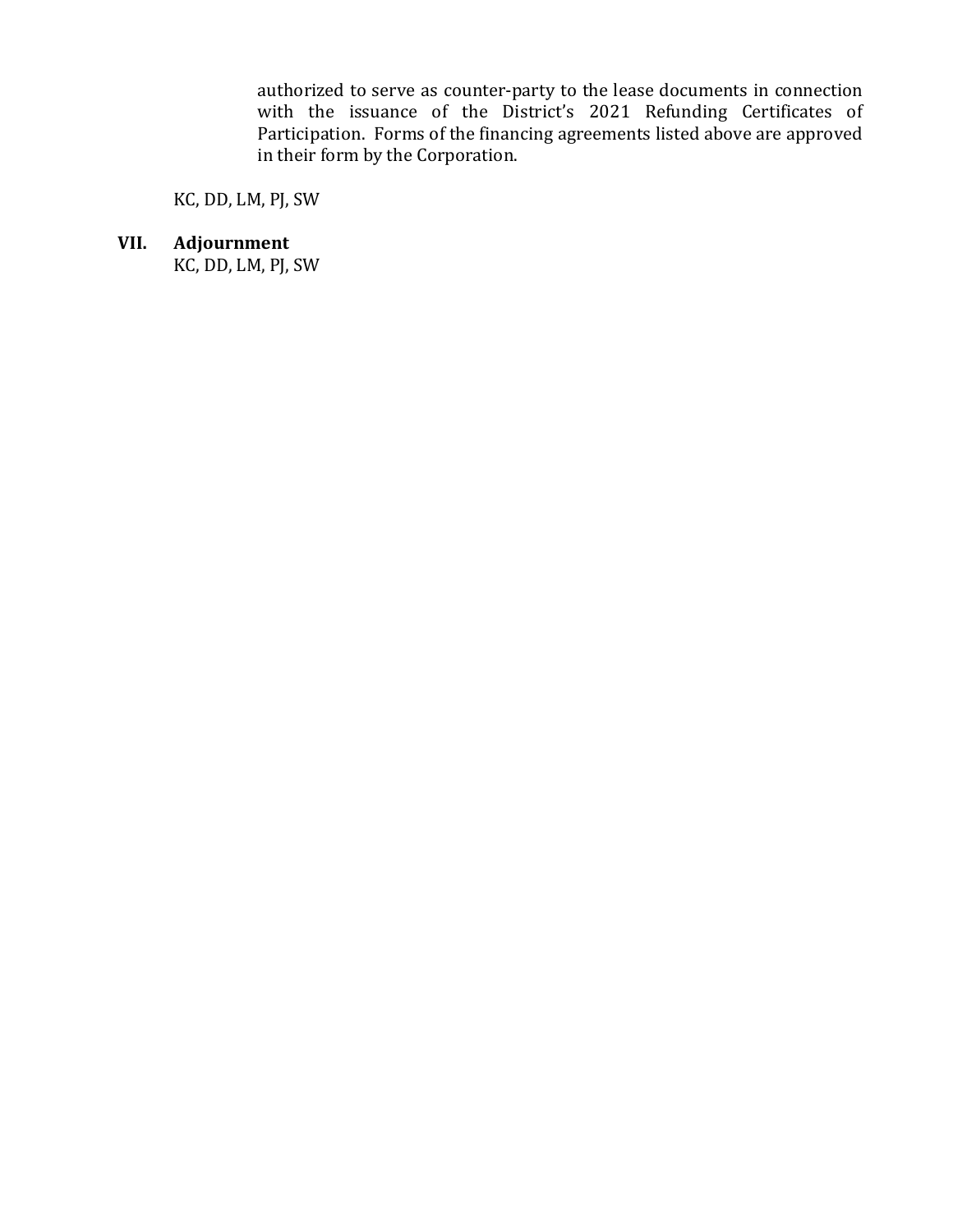#### **RESOLUTION NO. R-21-01**

#### **RESOLUTION OF THE SULPHUR SPRINGS SCHOOL FACILITIES CORPORATION APPROVING THE EXECUTION AND DELIVERY OF DOCUMENTS IN CONNECTION WITH THE SALE AND DELIVERY OF THE 2021 REFUNDING CERTIFICATES OF PARTICIPATION IN A PRINCIPAL AMOUNT NOT TO EXCEED \$16,000,000 AND AUTHORIZING AND DIRECTING CERTAIN ACTIONS IN CONNECTION THEREWITH**

The Board of Directors of the Sulphur Springs School Facilities Corporation does hereby find, order and resolve as follows:

SECTION 1. Recitals.

- A. The Sulphur Springs School Facilities Corporation (the "Corporation") is a 501(c)(4) nonprofit public benefit corporation with the authority to assist in the financing of the acquisition of certain real property and the refinancing of the construction, reconstruction, modernization and equipping of certain capital improvements on behalf of the Sulphur Springs Union School District (the "District").
- B. The Corporation has previously assisted the District to finance the acquisition of certain real property and the refunding of certain outstanding debt obligations through the execution and delivery of the \$24,427,491.95 Sulphur Springs Union School District 2010 Refunding Certificates of Participation (the "2010 Certificates") pursuant to that certain Trust Agreement, dated as of December 1, 2010 (the "Original Trust Agreement"), by and among the District, the Corporation and U.S. Bank National Association, as trustee (the "Trustee").
- C. In order to facilitate the execution and delivery of the 2010 Certificates, the District leased to the Corporation the real property (the "Leased Premises") set forth in Exhibit A to that certain Site Lease, dated as of December 1, 2010 (the "Original Site Lease"), by and between the District and the Corporation, and the Corporation simultaneously leased back the Leased Premises to the District pursuant to that certain Lease/Purchase Agreement, dated as of December 1, 2010 (the "Original Lease"), by and between the District and the Corporation.
- D. The Original Trust Agreement and the Assignment Agreement, dated as of December 1, 2010 (the "Original Assignment Agreement"), by and between the Corporation and the Trustee, allow for the execution and delivery of Additional Certificates (as that term is defined in the Original Trust Agreement).
- E. The District desires to cause the Trustee to execute and deliver the Sulphur Springs Union School District 2021 Refunding Certificates of Participation, in the aggregate principal amount not to exceed \$16,000,000 (the "2021 Certificates"), which 2021 Certificates evidence fractional interests in certain lease payments to be made pursuant to the Lease (as defined below), in order to refinance a portion of the outstanding 2021 Certificates (the "Project").
- F. To accomplish the sale, preparation, execution and delivery of the 2021 Certificates, the District desires to enter into that certain First Supplement to Site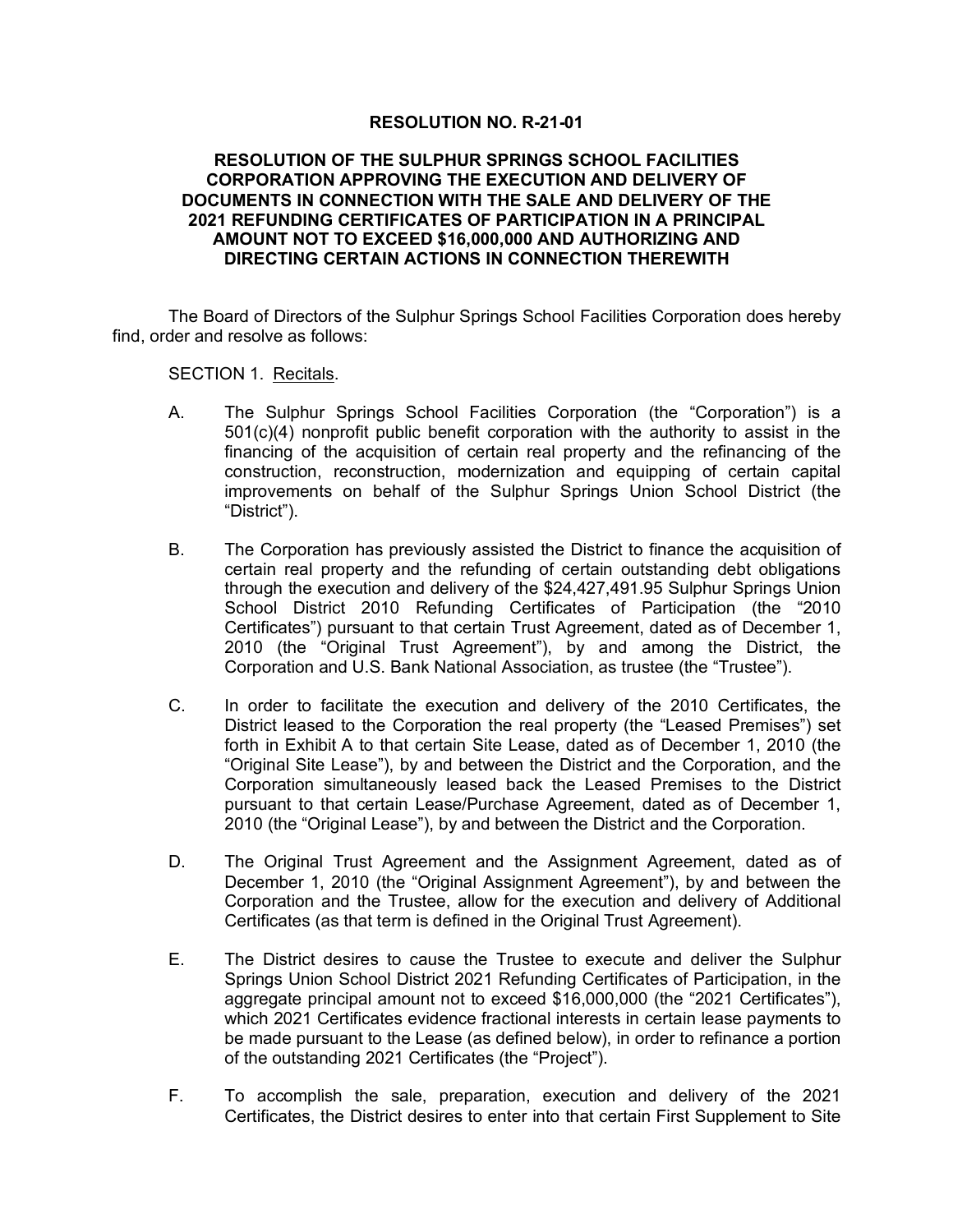Lease (the "First Supplement to Site Lease"), by and between the District and the Corporation and that certain First Supplement to Lease/Purchase Agreement and Partial Release (the "First Supplement to Lease" and together with the Original Lease, the "Lease"), by and between the District and the Corporation, in order to make certain amendments thereto.

G. To facilitate the execution and delivery of the 2021 Certificates, the District desires to enter into that certain First Supplemental Trust Agreement (the "First Supplemental Trust Agreement"), by and among the Corporation, the District and the Trustee and that certain First Supplement to Assignment Agreement (the "First Supplement to Assignment Agreement"), by and between the Corporation and the Trustee.

SECTION 2. 2021 Certificates. This Board of Directors hereby authorizes the preparation, sale and delivery of the 2021 Certificates in one or more series in a combined aggregate principal amount not to exceed \$16,000,000 in accordance with the terms and provisions of the First Supplemental Trust Agreement. The purposes for which the proceeds of the sale of the 2021 Certificates shall be expended are to finance: (i) the Project and (ii) costs of issuing the 2021 Certificates.

SECTION 3. 2021 Certificate Documents. The First Supplement to Site Lease, the First Supplement to Lease, the First Supplemental Trust Agreement and the First Supplement to Assignment Agreement (collectively, the "Agreements") presented at this meeting are approved. Each of the President, Vice President, Treasurer and Secretary of the Corporation, or the President's designee, are authorized and directed to execute and deliver the Agreements. The Agreements shall be executed in substantially the forms hereby approved, with such additions thereto and changes therein as are recommended or approved by counsel to the Corporation and approved by the officer or officers of the Corporation executing the Agreements, such approval to be conclusively evidenced by the execution and delivery thereof by one or more of the officers listed above.

SECTION 4. Sale of Certificates. The form of the Certificate Purchase Agreement (the "Purchase Agreement") among the District, the Corporation and Piper Sandler & Co. (the "Underwriter") is approved. The President, Vice President and the Treasurer are each authorized to execute the Purchase Agreement in substantially said form, with such changes therein as the President, Vice President or the Treasurer may require or approve, such approval to be conclusively evidenced by the execution and delivery thereof by the Chair or the Treasurer, provided that (a) the combined aggregate principal amount of the 2021 Certificates does not exceed \$16,000,000, (b) the aggregate true interest cost of the 2021 Certificates does not exceed 4.0% per annum and (c) the Underwriter's discount for the purchase of the 2021 Certificates does not exceed 1.0% of the principal amount of the 2021 Certificates.

SECTION 5. Other Actions. The President, Vice President, Treasurer, Secretary and other officers of the Corporation are authorized and directed, jointly and severally, to do any and all things and to execute and deliver any and all documents which they may deem necessary or advisable in order to consummate the sale and delivery of the 2021 Certificates, and the execution of the Agreements and otherwise effectuate the purposes of this Resolution, and such actions previously taken by such officers are hereby ratified and confirmed.

SECTION 6. Effect. This Resolution shall take effect from and after its date of adoption.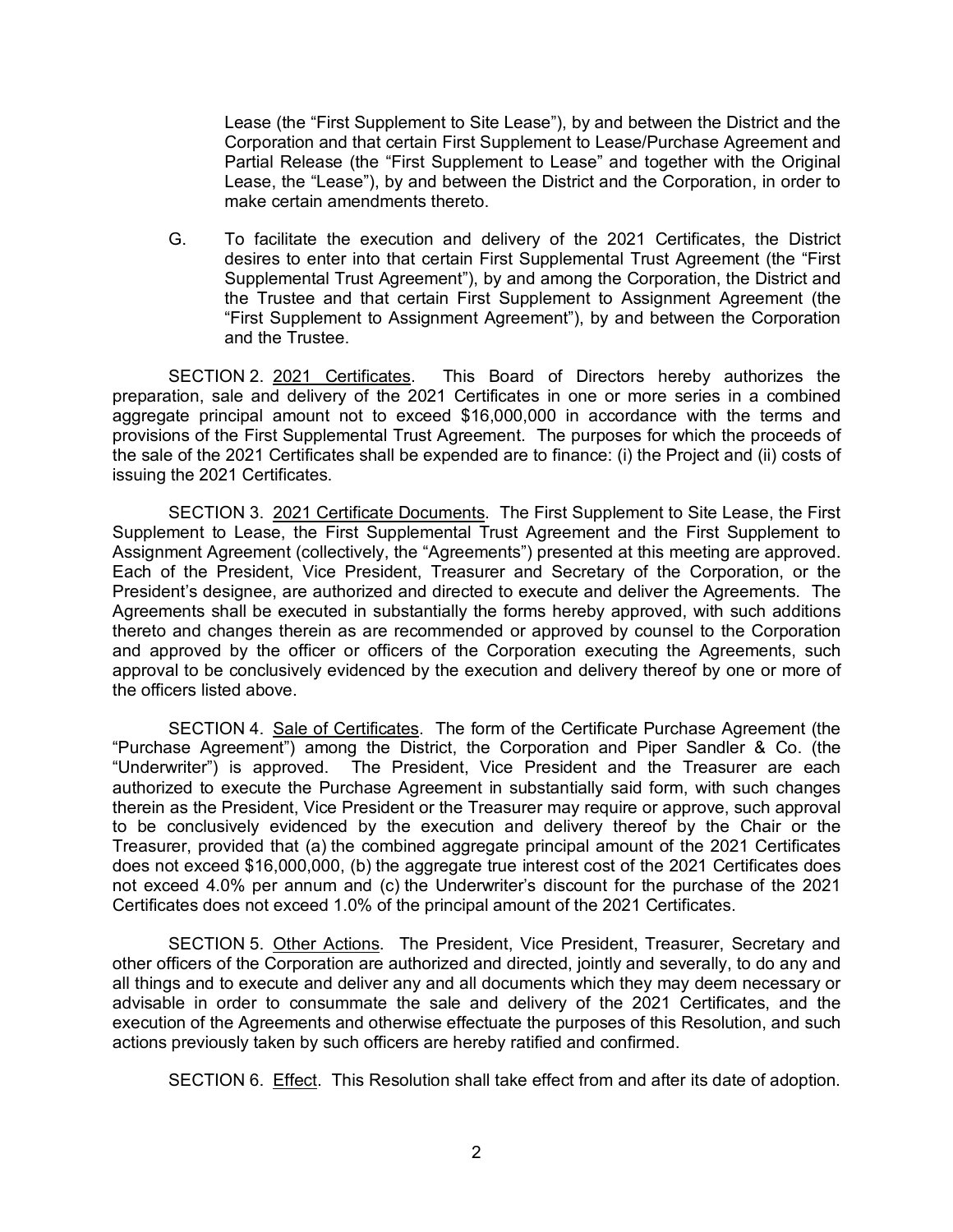PASSED, APPROVED AND ADOPTED on May 26, 2021.

**President** 

ATTEST:

**Secretary**